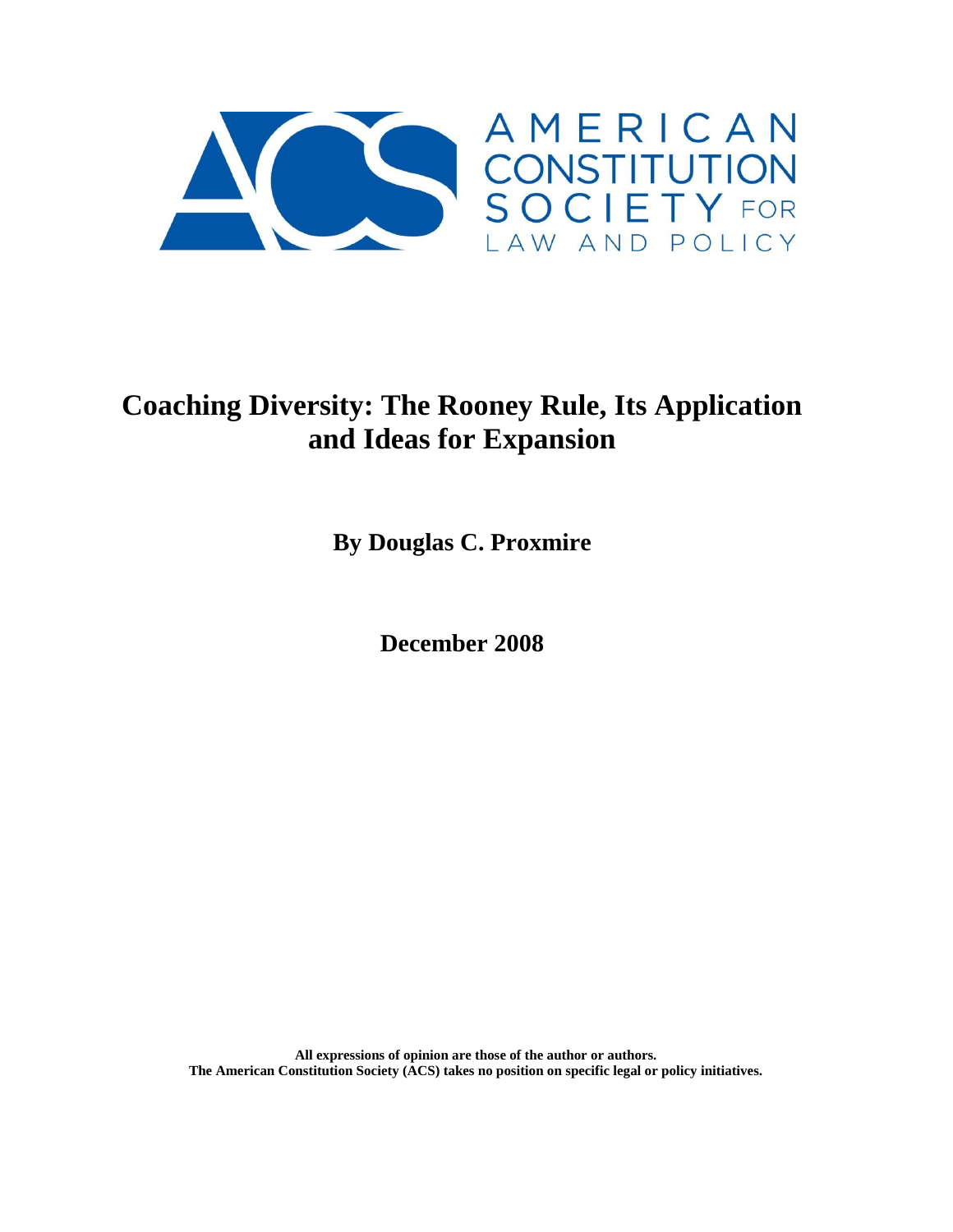# **Coaching Diversity: The Rooney Rule, Its Application and Ideas for Expansion**

# **Douglas C. Proxmire\***

On January 22, 2007, the Pittsburgh Steelers held a press conference to announce the hiring of Mike Tomlin as their new head coach. At the age of 34, Tomlin became the secondyoungest head coach in the National Football League ("NFL") and the tenth African-American coach in NFL history. As a sign of the NFL's progress in the hiring of minority candidates to NFL head coaching positions, Tomlin's race proved to be far less of an issue than Tomlin being picked over two long-time Steelers assistant coaches, Ken Whisenhunt and Russ Grimm. Pittsburgh chose Tomlin over Grimm, Whisenhunt, and at least nine others, even though Tomlin was the youngest candidate and had no connection with the Steelers organization as a player or an assistant coach. Given that Tomlin had no head coaching experience, had spent only one season as a defense coordinator, and at 34 was younger than some of the players on the Steelers' roster, Tomlin was considered the longshot among the dozen candidates vying for the head coaching spot of one of the NFL's marquee franchises. Nonetheless, Tomlin "bowled over"<sup>1</sup> Pittsburgh team chairman Dan Rooney and team President Art Rooney after a round of interviews with the Steelers front office. Tomlin's intelligence, presence and charisma convinced the Steelers front office that Mike Tomlin was the person best-suited to succeed Bill Cowher and Chuck Noll, two legendary Steelers head coaches who also were hired at similarly young ages. 2

Mike Tomlin's ability to rise up and distinguish himself during the Pittsburgh interview process highlighted the continuing value of the "Rooney Rule" for both NFL teams and for minority candidates. The Rooney Rule requires that an NFL team with a head-coaching vacancy must interview one or more minority candidates for the position; given the NFL's woeful history of considering and hiring minority candidates to fill head-coaching slots until the implementation of the Rooney Rule, the question can be reasonably asked as to whether Pittsburgh would have even considered Mike Tomlin as a candidate for the Steeler head job without the Rooney Rule. On its face, the Rooney Rule might appear to be solely about racial diversity in leadership positions within the NFL, but in fact, a discussion of the Rooney Rule involves broader issues that affect not just the NFL, but also other segments of the sports world, as well as employers at large. The Rooney Rule casts a spotlight on several critical workplace diversity issues, including the importance of having managerial leadership reflect the diversity of a workforce, strategies for ensuring that the best people for the job are considered, and tools for combating unconscious bias in hiring and promotion decisions. The balance of this paper will examine the development of the NFL's Rooney Rule, its adoption and impact on the NFL, and the possibility for the use of a similar rule for other NFL positions and for other industries.

<sup>\*</sup> Douglas C. Proxmire is a partner at Patton Boggs LLP in Washington, DC.

<sup>1</sup> Gerry Dulac, *Tomlin, 34, is NFL's Rising Coaching Star,* PITTSBURGH POST-GAZETTE, Jan. 18, 2007, *available at*  http://www.post-gazette.com/pg/07018/754788-66.stm.

 $^2$  *Id.*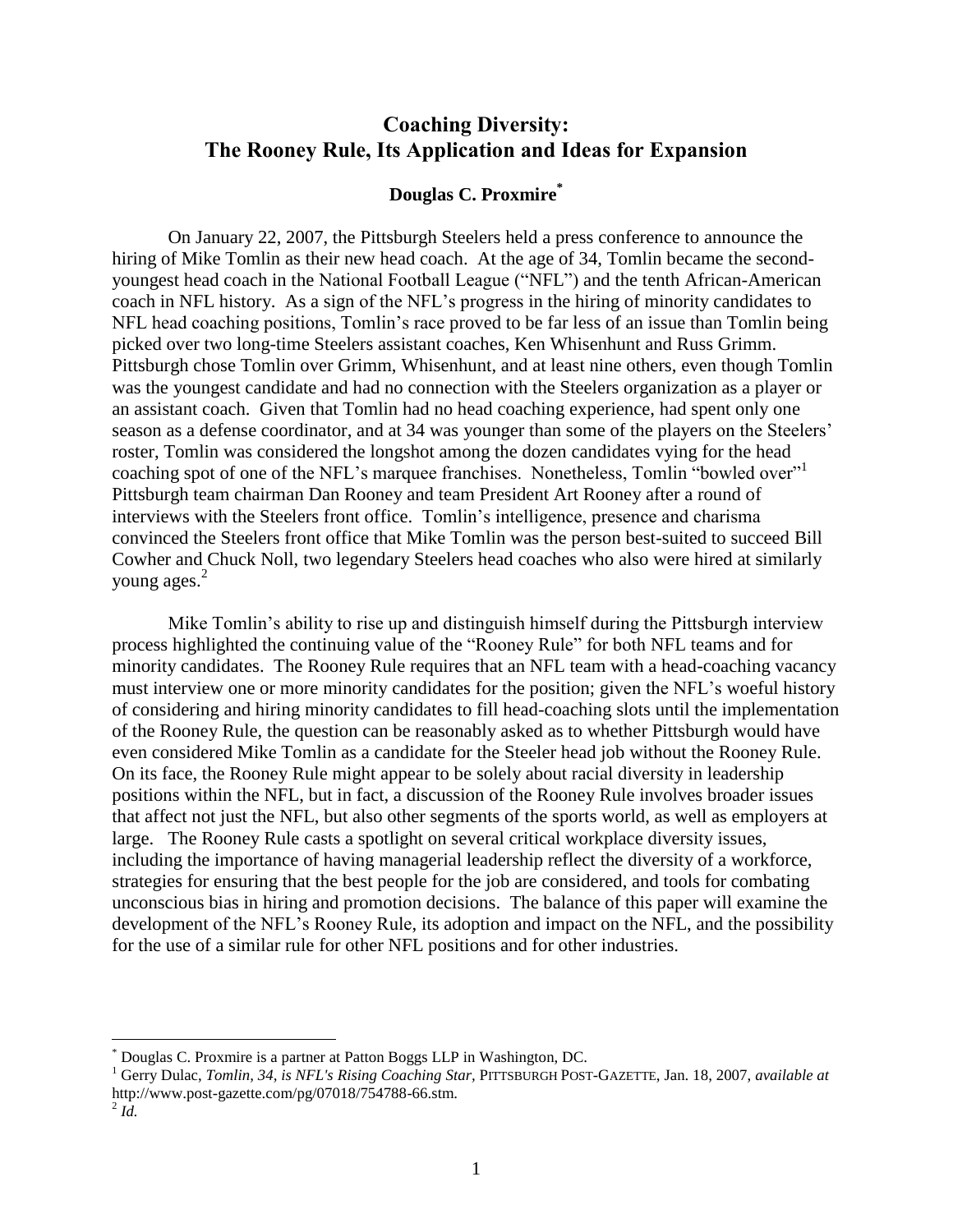#### I. The Adoption of the Rooney Rule

In 1921, Frederick Douglass "Fritz" Pollard, an African-American, was named player and co-head coach of the Akron Pros of the American Professional Football Association ("APFA"), the precursor to the NFL. Incredibly, Pollard would prove to be an exception, as over the next 68 years, no APFA or NFL team hired another African-American as a head coach until the Oakland Raiders hired Art Shell in 1989. In the twelve year period between 1989 and 2001, NFL franchises hired only five African-American head coaches, including an interim head coach with a term of three games. At the conclusion of the 2001 season, African-Americans comprised approximately 67% of the NFL players, but only 6% (2 out of 32) of the league's head coaches.<sup>3</sup>

In light of the vast disparity between African-American player participation and coaching representation and the NFL's seventy-plus year track record of failing to interview and hire African-American coaches except in rare cases, outside forces applied increasing pressure on the NFL to take affirmative steps to ensure that qualified African-American coaching candidates would be given opportunities to be considered for NFL head-coaching positions.

Exerting one of the strongest influences on the NFL to change its hiring practices was the team of litigator Johnnie L. Cochran Jr., civil rights attorney Cyrus Mehri, and labor economist Dr. Janice Madden. The three joined forces in 2002 to produce a detailed report on the NFL's head-coaching hiring practices, entitled "Black Coaches in the National Football League: Superior Performance, Inferior Opportunities."

This report exhaustively analyzed the NFL's hiring and firing practices over the previous fifteen seasons prior to 2002, and the statistics were revealing and disappointing. Among the findings:

- $\bullet$  Black coaches averaged 1.1 more wins per year than white coaches.<sup>4</sup>
- Black coaches led their teams to the playoffs more frequently than white coaches (67% of the time for black coaches versus 39% of the time for white coaches). 5
- In the last season before being fired, black coaches won an average of 1.3 more games than white coaches in their last seasons.<sup>6</sup>
- In the first season after being hired, black coaches won an average of 2.7 more games than white coaches in their first seasons.<sup>7</sup>

 $\overline{a}$ <sup>3</sup> RICHARD LAPCHICK WITH BOMA EKIYOR & HORACIO RUIZ, UNIV. OF CENT.FLA. DEVOS SPORT BUS. MGMT. PROGRAM, THE 2006 RACIAL AND GENDER REPORT CARD: NATIONAL FOOTBALL LEAGUE 17 (2007).

<sup>4</sup> JOHNNIE L. COCHRAN, JR. & CYRUS MEHRI, BLACK COACHES IN THE NATIONAL FOOTBALL LEAGUE: SUPERIOR PERFORMANCE, INFERIOR OPPORTUNITIES, at ii (2002).

<sup>5</sup> *Id.*

<sup>6</sup> *Id.*

<sup>7</sup> *Id.*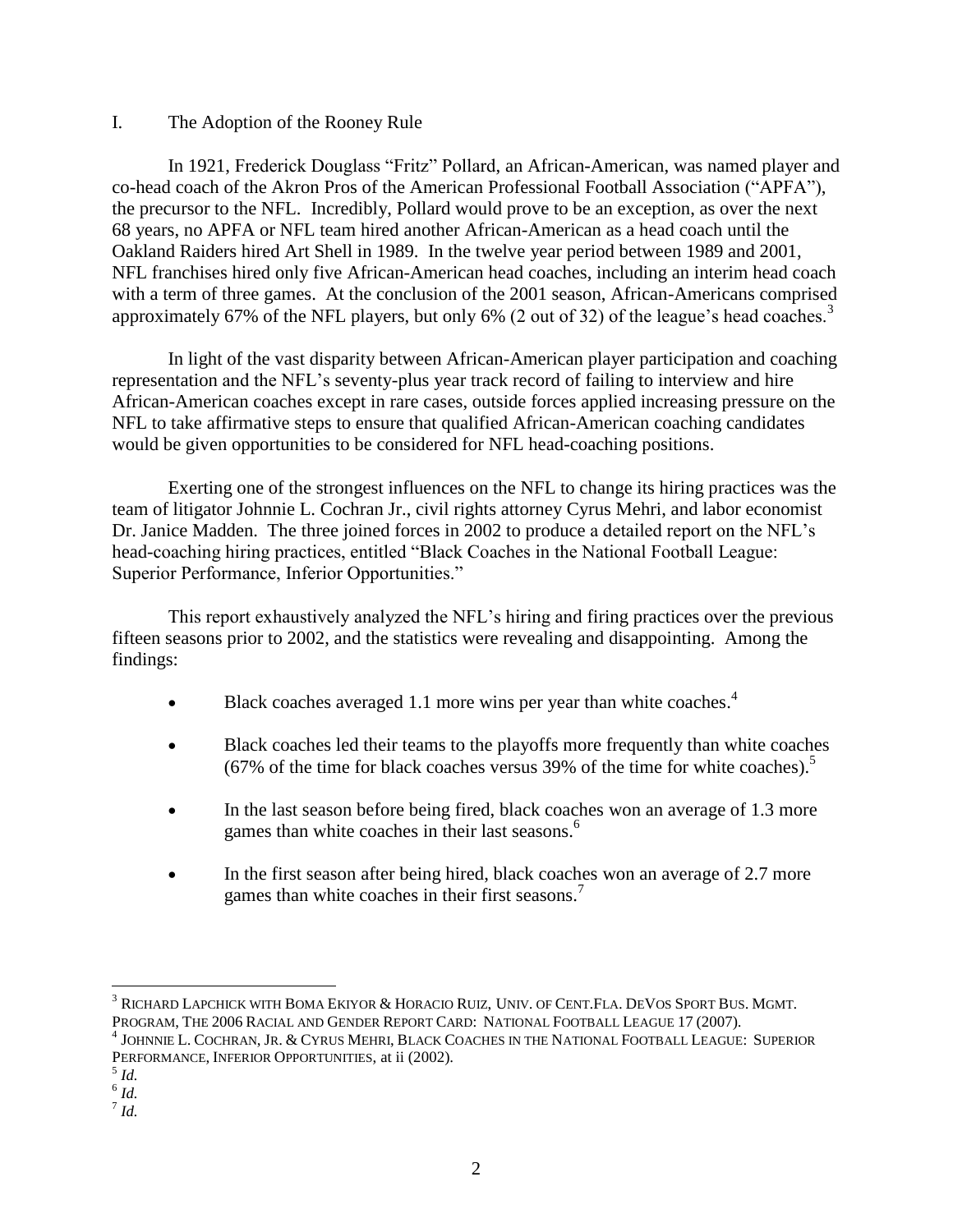The evidence led to an obvious, but disconcerting, conclusion: despite an overall better record than their white counterparts, black coaches had a difficult time getting hired, and once hired, black head coaches were fired before their white counterparts.

After the publication of the Cochran/Mehri/Madden Report, Cochran, Mehri, NFL Hall of Famer Kellen Winslow and former NFL pro-bowler and NFL executive John Wooten decided to start contacting NFL teams to discuss minority hiring practices. They intended to find a way to break the glass ceiling holding back promising minority coaching candidates. Through meetings with NFL executives, the Cochran/Mehri/Winslow/Wooten group, which became known as the Fritz Pollard Alliance,<sup>8</sup> raised awareness of the need to address and remedy the league's collective failure to consider and hire minority head coaching candidates.

On October 31, 2002, due to the rising concern about potentially discriminatory leaguewide hiring practices, the NFL appointed a "Committee on Work Place Diversity" headed by Steeler President Dan Rooney to study the NFL's hiring practices, determine whether remedial action should be taken, and if necessary, recommend a plan for such action. On December 20, 2002, the Committee issued its recommendations, including that the  $NFL:^{9}$ 

- make a commitment to interview minority candidates for every head coaching job opening (unless the team had already made a prior commitment to hire a person from within its own staff);
- establish a coordinator/assistant head coach databank to assist NFL teams in the consideration of qualified coaching candidates; and
- allow early interview opportunities for assistant coaches of playoff teams.

The NFL owners held a series of conference calls to discuss the Committee's recommendations, and the owners "strongly agreed on the principle that any club seeking to hire a head coach will interview one or more minority applicants for that position."<sup>10</sup> By the owners' adoption of the Committee's recommendations, the "Rooney Rule"<sup>11</sup> (named after Dan Rooney, the chair of the Committee) became binding on all NFL teams, and any team found in violation of the Rooney Rule (*i.e.,* failing to interview a minority candidate before filling a head coach vacancy) would now be subject to penalties at the NFL Commissioner's discretion.

While the announcement of the NFL's adoption of the Rooney Rule demonstrated the league's acknowledgement that the under-representation of African-Americans among NFL head coaches was a problem, concerns remained about the implementation and enforcement of this new rule. The Fritz Pollard Alliance suggested that the NFL incentivize the Rooney Rule by providing an additional draft pick to teams that hire a minority candidate, while also taking away

 $\overline{a}$  $8 \text{ In } 2003$ , this group officially took the name the "Fritz Pollard Alliance" in honor of the first African-American NFL coach.

<sup>9</sup> Press Release, National Football League, NFL Clubs to Promote Diversity Program (Dec. 20, 2002), *available at* www.nfl.com/news/story/6046016.

<sup>10</sup> *Id.*

<sup>&</sup>lt;sup>11</sup> Interestingly, it does not appear that the NFL ever formally adopted the Rooney Rule in its by-laws, and there is no memorialized Rooney Rule text other than the NFL's December 20, 2002 press release.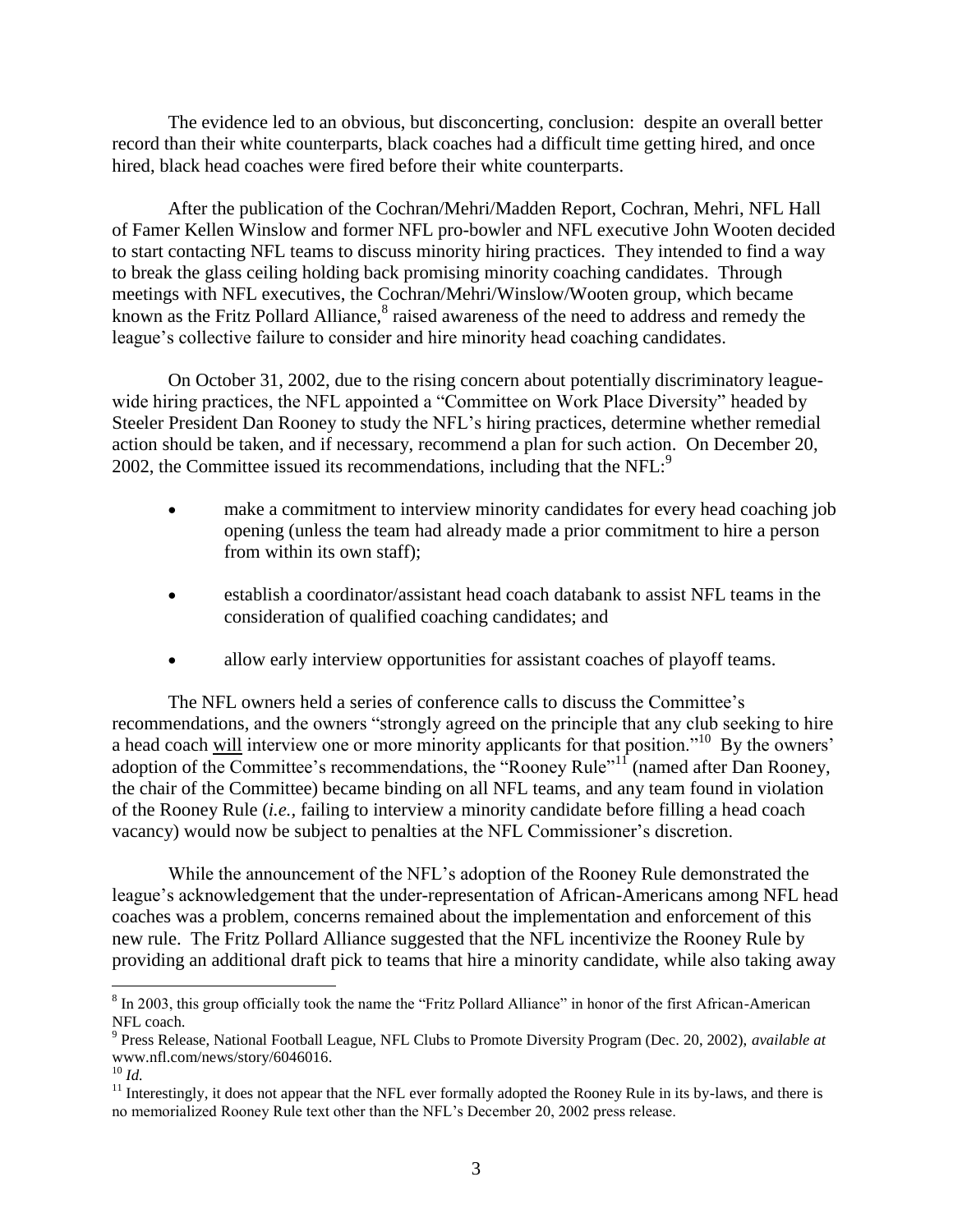draft picks from teams that fail to interview a minority candidate for an open head coaching position. Until the League actually enforced the Rooney Rule by punishing a team that failed to comply, considerable doubt remained as to whether the Rooney Rule would have any actual impact.

#### II. The Implementation and Enforcement of the Rooney Rule and its Impact on the NFL

After the adoption of the Rooney Rule in December 2002, the number of African-American head coaches increased from two in 2002 to an all-time high of seven in 2006, but the numbers have leveled off since 2006. Midway through the 2008 season, there were seven African-American head coaches, including interim head coach Mike Singletary of the San Francisco 49ers. Most significantly, the additional coaching opportunities created over the last five years have led to on-the-field success for the teams headed by these coaches. In 2005, teams coached by African-Americans won three division titles (Lovie Smith – Chicago Bears, Tony Dungy – Indianapolis Colts and Marvin Lewis – Cincinnati Bengals). The next year, in Super Bowl XLI, both conference winners were headed by African-American coaches – Dungy and Smith. While Dungy was already a head coach at the time the Rooney Rule was implemented in 2002, Smith acknowledged that he likely would not have been considered for a head coaching job without the Rooney Rule.<sup>12</sup>

While the success of Dungy and Smith may now contribute to NFL teams' willingness to comply with the Rooney Rule when considering candidates to fill coaching vacancies, early on, NFL teams got the message that they needed to incorporate the Rooney Rule's guidelines into their hiring practices or sanctions would be levied. Cochran and Mehri's report had proposed awarding draft picks as an incentive for teams to hire minority candidates (as part of what they called a "Fair Competition Resolution").<sup>13</sup> Instead, the NFL established a different precedent of punishment for teams failing to comply with the Rooney Rule.

In 2003, soon after the Rooney Rule was adopted, the Detroit Lions were looking for a head coach, and the team president, Matt Millen, made it clear to the candidates that the Lions expected to hire Steve Mariucci as the Lions' next coach. At the time, Mariucci was considered a desirable candidate as he had coached the San Franciscos 49ers to the playoffs four times in the previous six years. In addition to his record of taking the 49ers to the playoffs, he was a Michigan native, and thus, a natural fit for the Lions.

Perhaps because the Lions' intention to hire Mariucci was made known by Millen, five minority coaching candidates understandably turned down Millen's request for an interview with the Lions. Concerned that time was slipping away and that Mariucci might become the target of another NFL franchise if the Lions did not act quickly, the team ceased its efforts to interview anyone else for the job and hired Mariucci in 2003 without interviewing any minority candidates.

The NFL responded strongly to the circumstances surrounding the Mariucci hire. Determining that the Lions had failed "to take sufficient steps to satisfy its commitment to the

<sup>&</sup>lt;sup>12</sup> Brian W. Collins, *Tackling Unconscious Bias in Hiring Practices: The Plight of the Rooney Rule*, 82 N.Y.U.L. REV. 870, 908 n.219 (2007).

<sup>13</sup> COCHRAN & MEHRI, *supra* note 4, at iii-iv.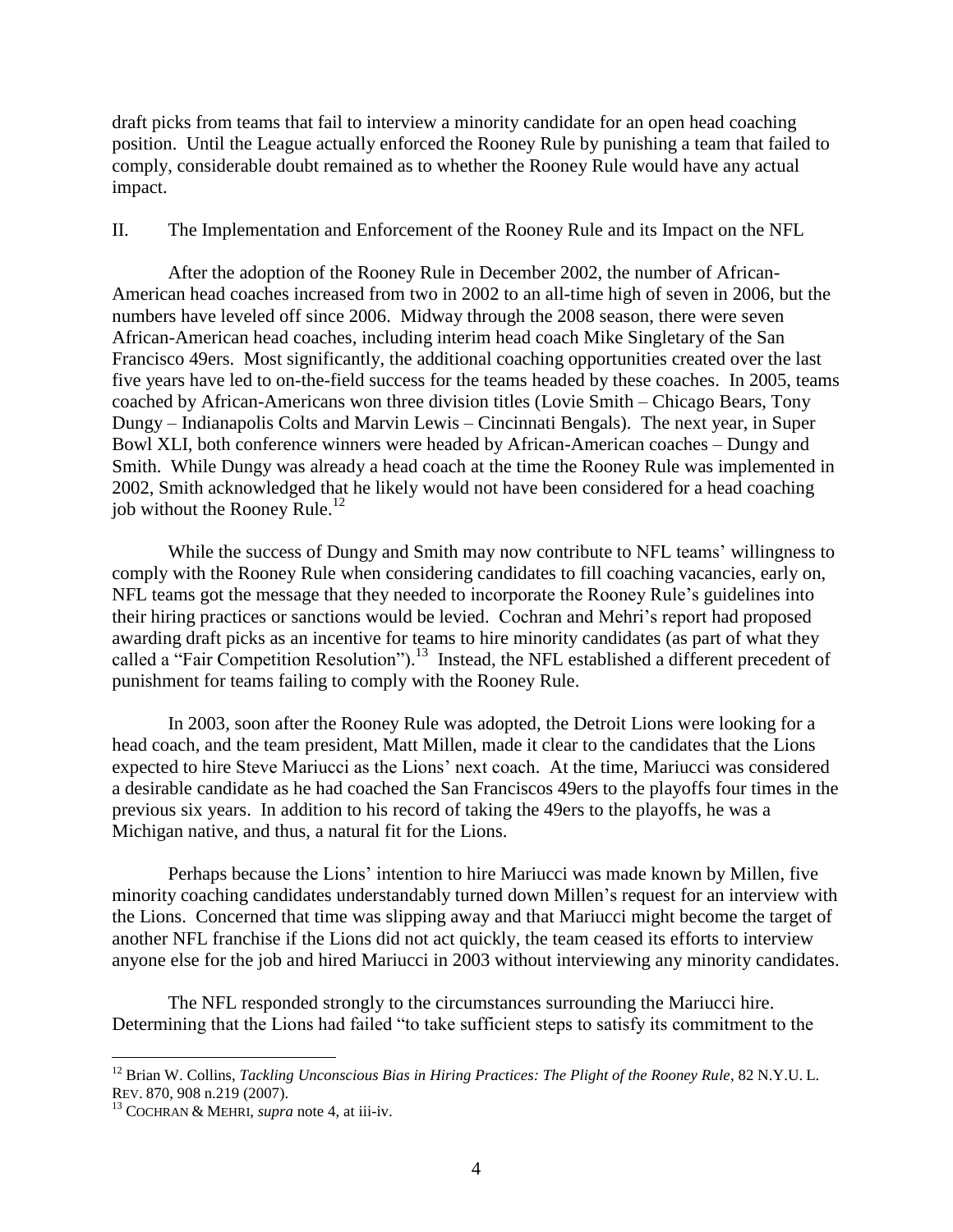Rooney Rule," NFL Commissioner Paul Tagliabue publicly reprimanded the Lions and fined the team \$200,000 for conduct detrimental to the league. Tagliabue sent an unmistakable message by declaring that the next violator will face a \$500,000 fine. <sup>14</sup> Since the NFL never formally identified the range of potential sanctions when/if a team violates the Rooney Rule, it is not clear whether the Commissioner can or would levy non-monetary sanctions (*e.g.,* the loss of draft picks) in addition to monetary sanctions for further Rooney Rule violations.

Other than the 2003 fine and reprimand levied on the Detroit Lions, no other NFL team has been found in violation of the Rooney Rule when hiring a head coach.<sup>15</sup> By the Commissioner's determination, all other teams looking for a head coach since 2003 have taken sufficient steps to be in compliance. Nevertheless, heading into the 2008 season, only six of thirty-two (19%) NFL teams were coached by minorities. In addition, before the 2007 season, none of the four head coaching vacancies were filled by minority candidates even though none of the four new hires had head coaching experience. Similarly, before the 2008 season, none of the four head coaching vacancies were filled by minority candidates, and again, none of the new hires had head coaching experience.<sup>16</sup>

While the hiring results from the Rooney Rule are mixed (*i.e.,* the number of minority NFL head coaching hires has increased, but a wide disparity remains between the percentage of African-American players and the percentage of African-American head coaches), the rule appears to have helped reduce the "unconscious bias" <sup>17</sup> that remains pervasive in the NFL. In 1992, NFL Hall of Fame Coach Bill Walsh described unconscious bias in the following way: "the hiring of coaches is . . . a very fraternal thing. You end up calling friends, and the typical coach has not been exposed to many black coaches."<sup>18</sup>

More work remains to be done to remedy this unconscious bias. While the number of African-American assistant coaches has increased since 1992, a disparity still exists between the percentage of African-American players and the percentage of African-American assistant coaches.<sup>19</sup> Additionally, the NFL has no African-American majority team owners, no African-American CEOs or team presidents, and only four of the thirty-two NFL teams have African-American general managers or player personnel directors.<sup>20</sup> As a result of the lack of African-

<sup>&</sup>lt;sup>14</sup> Lions' Millen fined \$200K for not interviewing minority candidates, SPORTSLINE.COM, JULY 25, 2003, http://cbs.sportsline.com/nfl/story/6498949.

 $15 \text{ In October 2008, the NFL did reject the draft contract between interim head coach Jim Haslett and the St. Louis$ Rams that would have ensured the Rams head-coaching job for Haslett if he reached a certain win threshold over the remainder of the 2009 season. In rejecting the contract, the NFL explained that the Rooney Rule required that the Rams interview a minority head coaching candidate when a head coaching vacancy exists, and the league ruled that the proposed Haslett contract violated that requirement. *NFL Rejects Haslett's Win-Based Contract With Rams,*  SPORTINGNEWS.COM, OCT. 25, 2008, http://www.sportingnews.com/yourturn/viewtopic.php?t=478303.

<sup>&</sup>lt;sup>16</sup> The San Francisco 49ers did hire African-American Mike Singletary as interim head coach midway through the 2008 season. This hire raised the number of NFL black head coaches to seven (21.8% of NFL teams).

<sup>17</sup> Claire Smith, *BASEBALL: EQUALITY'S HURDLES - A Special Report; Too Few Changes Since Campanis*, N. Y. TIMES, Aug. 16, 1992.

<sup>18</sup> *Id.*

 $19$  As of the end of the 2006 season, 35% of the NFL assistant coaches were black, 62% were white, 2% were Latino and 1% Asian. When the Rooney Rule was adopted prior to the 2003 season, 30% of the NFL assistant coaches were black. LAPCHICK WITH EKIYOR & RUIZ, *supra* note 3*,* at 18.

<sup>20</sup> *Id.* at 16, 19, 20.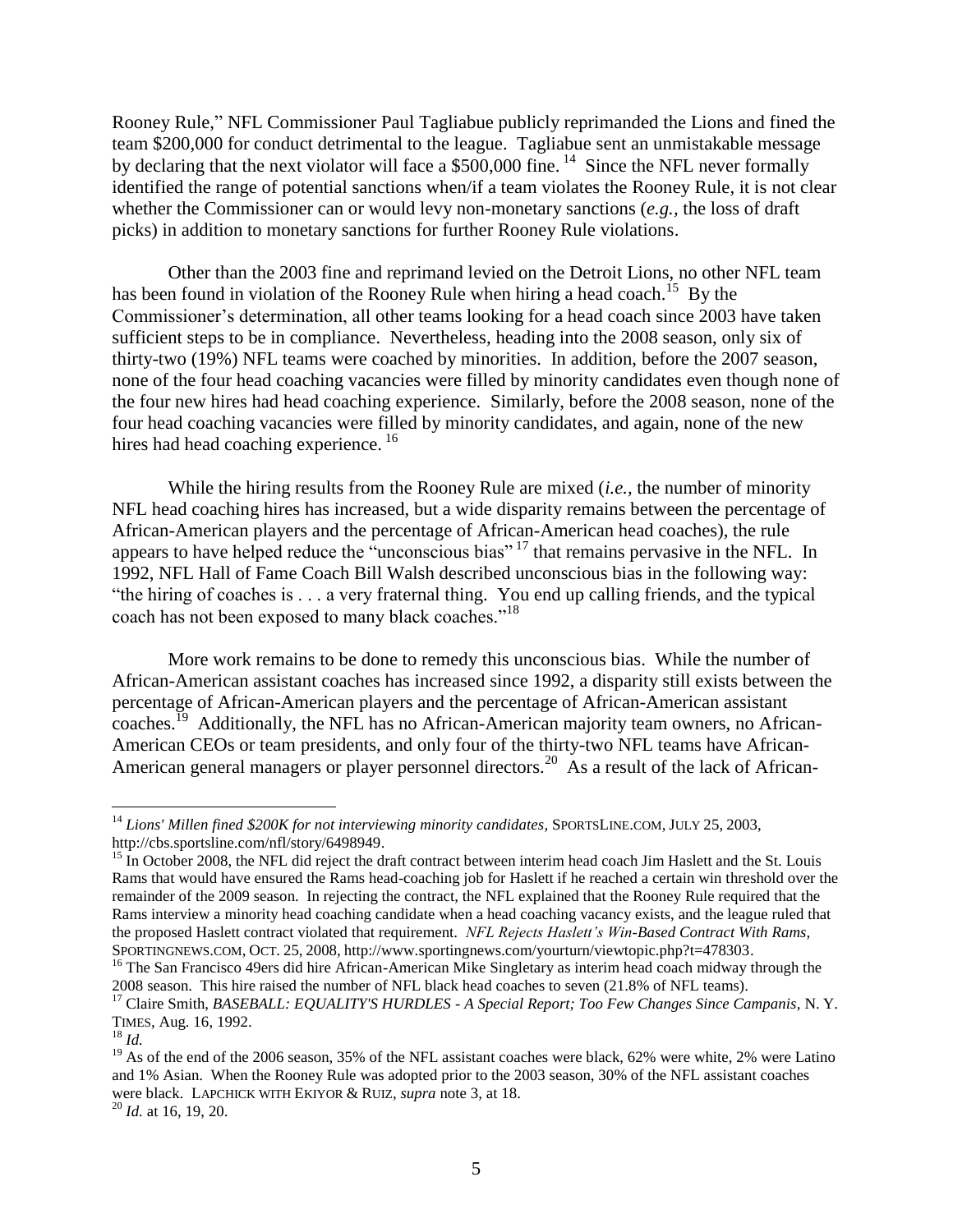American owners and high-ranking front office personnel, evidence remains that this unconscious bias still exists in the NFL, making it difficult for African-American coaching candidates to receive the same opportunities as white coaching candidates. $2<sup>1</sup>$ 

While the Rooney Rule has made only slow progress to counteract this unconscious bias, the Rule has at least caused each NFL team looking to fill a head coaching position to make extensive contact with a minority candidate who may impress the decision-makers and receive the job or alternately be considered for future coaching opportunities as a result of the interview. In order to prevent sham interviews, or at least to change the perception that interviews of minority candidates are merely a *pro forma* exercise before making the hiring decision, the NFL has an interview policy, which, among other things, prohibits telephone interviews and requires that the majority owner meet with the head coaching candidate for the contact to constitute an interview.

Additionally, it appears that the Rooney Rule has led to some progress for other NFL minority hiring practices. In the five years since the Rooney Rule has been implemented, the number of minority hires in NFL head coaching, assistant coaching and front offices has increased.<sup>22</sup> In the University of Central Florida DeVos Sport Business Management Program's most recent Racial and Gender Report Card, which assessed the minority hiring practices at all front office and coaching levels among league teams, the NFL "raised its grade for race to a solid B+ approaching an A- with a score of 88.5 out of 100.<sup> $23$ </sup> While it is impossible to quantify the precise impact of the Rooney Rule on the NFL's hiring practices, it is reasonable to conclude that the Rooney Rule has played a material role in the gains realized by minority coaching and front office candidates over the past six years.

## III. Expanding the Rooney Rule's Application

Currently, the Rooney Rule remains unique to the NFL, and more specifically, it applies only to NFL teams looking to hire head coaches. The limited scope of the Rooney Rule does not cover the hiring of front-office personnel or other coaching staff positions, such as coordinators. While there has been talk about expanding the Rooney Rule to cover additional vacancies, the NFL has yet to take that step.<sup>24</sup> However, the NFL has indicated that it is exploring the possibility of expanding the Rooney Rule to require that a minority candidate be interviewed when the NFL teams look to fill "top front office vacancies."<sup>25</sup> Only time will tell whether the

 $21$  It is this "unconscious bias" that the Rooney Rule seeks to address by compelling NFL teams to at least interview one minority candidate before hiring an NFL coach.

<sup>22</sup> LAPCHICK WITH EKIYOR & RUIZ, *supra* note 3, at 17, 18, 20, 22.

<sup>23</sup> *Id.* at 1.

<sup>24</sup> Marke Maske, *Expansion of the Rooney Rule Meets Resistance,* WASH. POST, Apr. 13, 2006, *available at*  http://www.washingtonpost.com/wp-dyn/content/blog/2006/04/13/BL2006041300782.html.

<sup>&</sup>lt;sup>25</sup> Gary Mihoces, *NFL Minority Hiring*, USA TODAY, FEB. 3, 2007. When asked about expanding the Rooney Rule to include front office positions, NFL Commissioner Roger Goodell responded, "It's a good question. We've thought about it a lot." However, he did not commit the league to expanding it. "The great news about the Rooney Rule, I hope some day it's not going to be necessary," he said. "And I feel the same way about the front office. Clubs are doing it voluntarily because they believe it's paying dividends for them, and they're benefiting, and, most importantly, it's the right thing to do."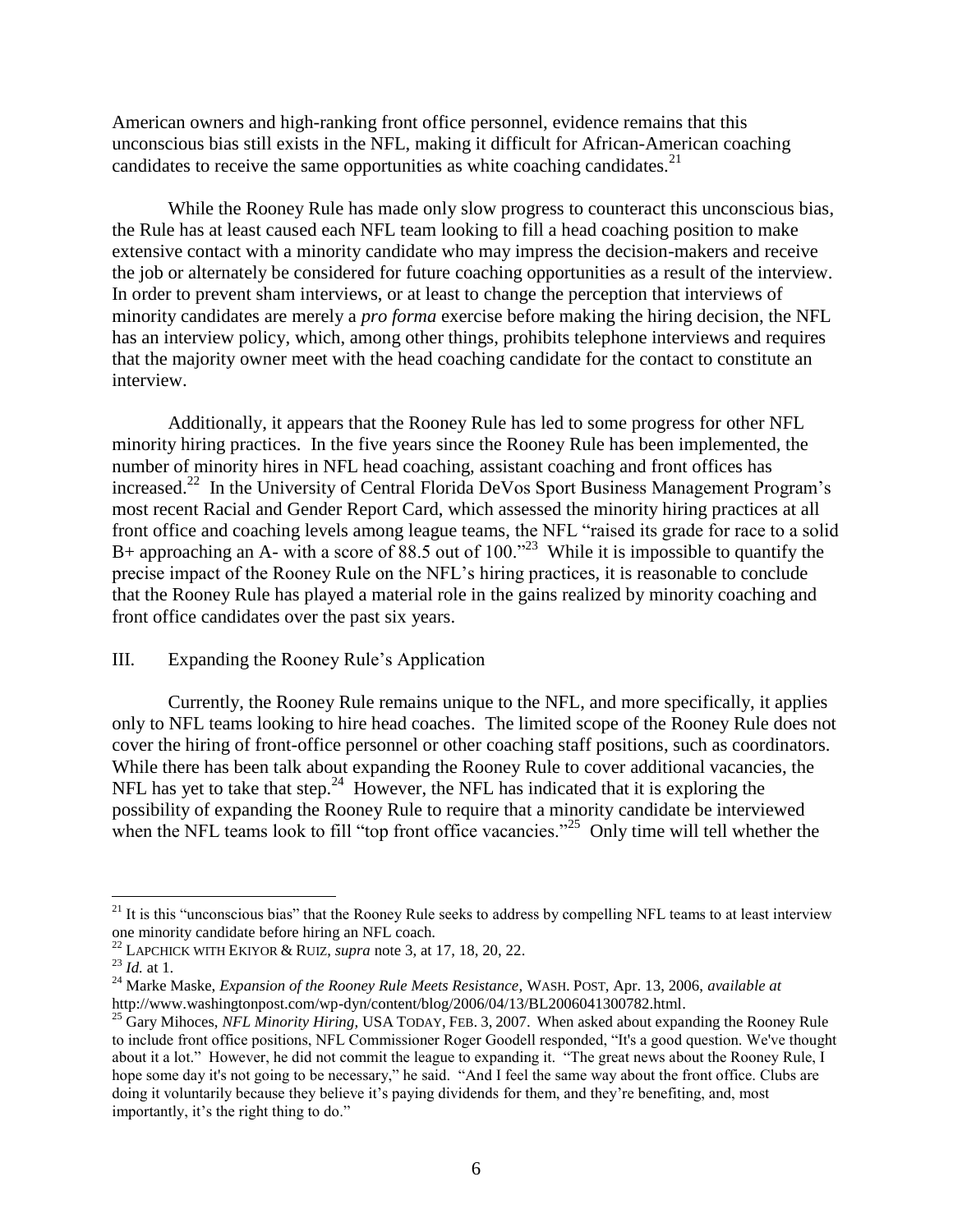NFL is willing to expand the Rooney Rule and enforce it to cover NFL front office job vacancies.

NCAA Division 1 college football would appear to be the next logical arena for adoption of the Rooney Rule, as some measure is desperately needed to address the woeful disparity between minority head coaches and minority Division  $1A^{26}$  football players. Even though more than half of Division 1A college football players are African-American, only six of the 119 NCAA Division 1A head coaches are African-American (about 5%).<sup>27</sup> That number may further dip as two of the six African-American coaches (Ron Prince at Kansas State and Ty Willingham at University of Washington) plan to step down after the 2008 season.<sup>28</sup> If the number of African-American Division 1A coaches remains at four after the 2008 season, the number of African-American coaches in Division 1 football will drop to its lowest level in fifteen years.<sup>29</sup> Despite the ongoing under-representation of men of color in the NCAA coaching ranks, the NCAA has resisted calls to implement the Rooney Rule for college football.<sup>30</sup>

While the NCAA has resisted taking the formal step of implementing the Rooney Rule, the NCAA Division 1 Athletic Director's Association has made a commitment to interview at least one minority candidate when an NCAA Division 1 football head coaching position opens.<sup>31</sup> While this commitment will not include the threat of sanctions like the NFL's Rooney Rule, the promise to interview at least one minority candidate constitutes an acknowledgement that a problem exists, and it is receiving some attention.<sup>32</sup>

Dutch Baughman, Executive Director of the Athletic Directors' Association, said that committing, without penalty, to interview at least one minority candidate when a major college head coaching position is open is "the best we can do," while respecting "the fact that there's institutional prerogative" on all hiring decisions.<sup>33</sup> The 2009 off-season will be the first time that this commitment from the NCAA Athletic Directors Association will be in effect. Evaluating whether this nonbinding commitment to interview is effective enough to remedy the considerable underrepresentation of minority head coaches in major college football will need to take place over time.

Similar to college football, Major League Baseball ("MLB") and the National Basketball Association ("NBA") have no formal policies akin to the Rooney Rule. While not as vast a difference as noted in the NFL, MLB and the NBA also suffer from a disparity between the

<sup>&</sup>lt;sup>26</sup> Division 1A Football is also known as the NCAA Division 1 "Football Bowl Subdivision" and constitutes those schools that compete for the BCS Championship each year, which includes those schools in the Atlantic Coast, Big East, Big Ten, Big Twelve, Pac-10 and Southeastern conferences, among others.

 $^{27}$  RICHARD LAPCHICK WITH JENNY BRENDAN, UNIV. OF CENT.FLA. DEVOS SPORT BUS. MGMT. PROGRAM, THE 2006-2007 RACIAL AND GENDER REPORT CARD: COLLEGE SPORTS 12 (2008).

<sup>28</sup> Mark Wagrin, *Study: Black Coach Numbers Lowest in 15 Years,* USA TODAY, NOV. 6, 2008.

<sup>29</sup> *Id.*

<sup>30</sup> *The Lack of Diversity in Leadership Positions in NCAA Collegiate Sports: Hearing Before the Subcomm. on Commerce, Trade and Consumer Prot. of the H. Comm. On Energy and Commerce,* 107th Cong. (2007) (Statement of Myles Brand, NCAA President), *available at* http://energycommerce.house.gov/cmte\_mtgs/110 ctcp\_hrg.022807.Brand-testimony.pdf.

<sup>&</sup>lt;sup>31</sup> Steve Wieberg, *Minority-hiring Policy Stiffens for Major Football Programs, USA TODAY, JAN. 16, 2008.* <sup>32</sup> *Id.*

<sup>33</sup> *Id.*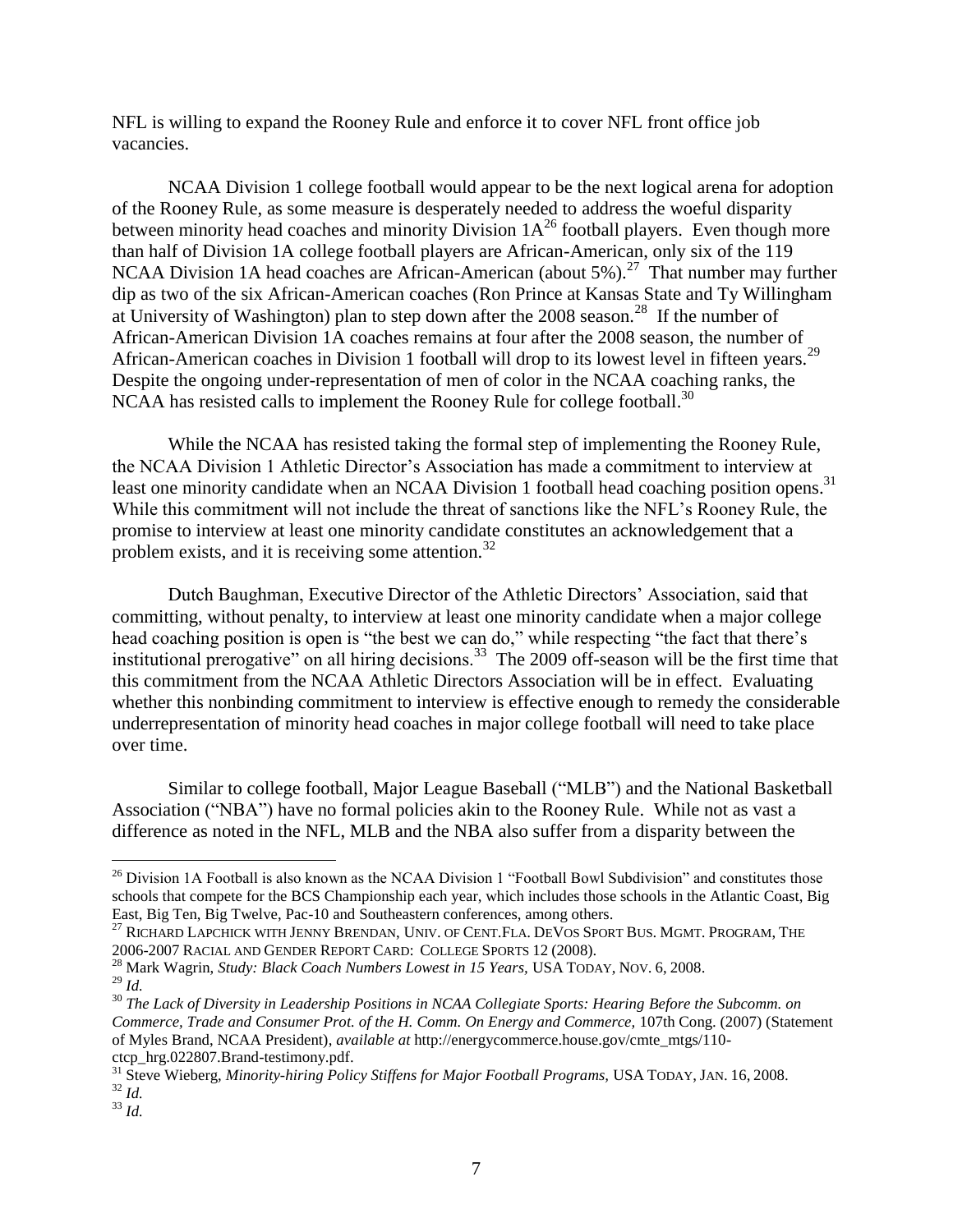percentage of minority players and the percentage of minority coaches and front office personnel.<sup>34</sup> A summary of the percentage of minorities in key roles for MLB, the NBA and the NFL is set forth below:

|                          | <b>Major League</b><br><b>Baseball</b> | <b>National Basketball</b><br><b>Association</b> | <b>National</b><br><b>Football League</b> |
|--------------------------|----------------------------------------|--------------------------------------------------|-------------------------------------------|
| <b>Players</b>           | 40.1%                                  | 80%                                              | 69%                                       |
| <b>Managers/Head</b>     | 27%                                    | 40%                                              | 19%                                       |
| <b>Coaches</b>           |                                        |                                                  |                                           |
| <b>Coaches/Assistant</b> | 31%                                    | 42%                                              | 38%                                       |
| <b>Coaches</b>           |                                        |                                                  |                                           |
| <b>CEOs</b>              | 0%                                     | 23%                                              | 0%                                        |
| <b>General Managers</b>  | 6%                                     | 23%                                              | 13%                                       |
| <b>Vice Presidents</b>   | 10%                                    | 15%                                              | 8%                                        |

Percentage of Minorities in Key Roles:

As set forth above, even with the benefit of the Rooney Rule, the current group of NFL coaches and executives does not come close to reflecting the racial backgrounds of the players working under them, and the NFL's percentage of minorities in coaching or front office positions as compared to the percentage playing the sport still lags behind the other major sports leagues in the United States. As a result, MLB and the NBA do not appear to receive the same public pressure and attention as the NFL or even major college football to institute formal procedures with the intent of increasing minority coaching hires.

## IV. Conclusion

 $\overline{a}$ 

As the center of the American sporting universe, the NFL is in a unique position to take steps to further reduce the disparity between the percentage of minority athletes that play in the NFL and the percentage that hold coaching and front office jobs. Those steps could include expanding the Rooney Rule to cover offensive/defensive coordinator and key front office positions. Also, the NFL Commissioner could levy non-monetary penalties (*e.g.,* the loss of draft picks) upon teams that fail to honor the Rooney Rule. A version of the Rooney Rule is now being informally implemented, admittedly without the teeth of a penalty, by the Athletic Directors representing universities playing major college football.

In addition to expanding the scope of the Rooney Rule in the NFL, due to the high profile that the NFL holds and due to the fact that NFL owners also head many of the largest corporations in the United States, the application and expansion of the Rooney Rule has the opportunity to influence societal practice. The continued use of the Rooney Rule to promote advancement of minorities to the highest positions in the NFL could help convince other industries of the benefit of implementing a similar rule in non-sports related businesses.

<sup>34</sup> LAPCHICK WITH EKIYOR & RUIZ, *supra* note 3, at 1.